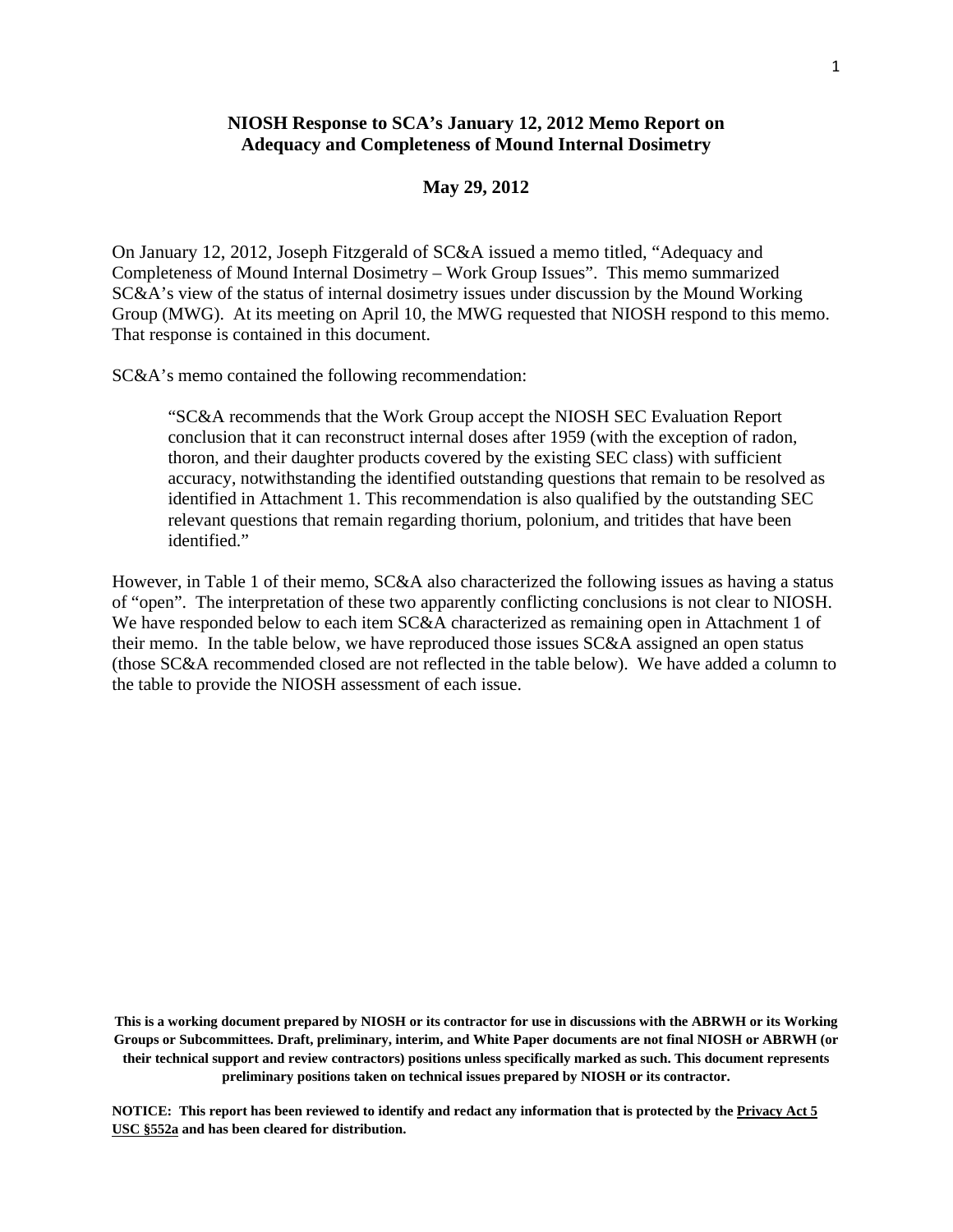| <b>SC&amp;A Document /</b>                                                                      | <b>Issue description</b>                                                                                                                                                                                                                                                                                                                                                                        | <b>Proposed Current Status</b>           | NIOSH Assessment (5-7-12)                                                                                                                                                                                                                                                                                                                                                                                                                                                                                                                                                                                                                                   |
|-------------------------------------------------------------------------------------------------|-------------------------------------------------------------------------------------------------------------------------------------------------------------------------------------------------------------------------------------------------------------------------------------------------------------------------------------------------------------------------------------------------|------------------------------------------|-------------------------------------------------------------------------------------------------------------------------------------------------------------------------------------------------------------------------------------------------------------------------------------------------------------------------------------------------------------------------------------------------------------------------------------------------------------------------------------------------------------------------------------------------------------------------------------------------------------------------------------------------------------|
| Reference                                                                                       |                                                                                                                                                                                                                                                                                                                                                                                                 |                                          |                                                                                                                                                                                                                                                                                                                                                                                                                                                                                                                                                                                                                                                             |
| SC&A 2009a, Section 3.2<br>Partial coverage in SC&A<br>$2010$ (gross alpha & anion<br>exchange) | Thorium bioassay data<br>o Uncertainties and<br>concerns regarding analytical<br>methods prior to 1970. No<br>specific procedure for 1959-<br>1967.<br>o Procedures not evaluated<br>for effectiveness or<br>plausibility.<br>o Radium daughter analysis<br>of limited value - cannot<br>assume equilibrium.<br>o Thorium urinalysis and<br>modeling.<br>o Unusual forms of thorium<br>$(YY)$ . | Open (thorium being<br>reviewed by NIOSH | NIOSH agrees that the thorium-232 issue<br>remains open. However, since January 12 when<br>SC&A issued this memo, NIOSH has provided a<br>thorium dose-reconstruction document (in April<br>2012), and SC&A responded on May 2, 2012.<br>NIOSH is currently evaluating SC&A's<br>response.                                                                                                                                                                                                                                                                                                                                                                  |
| SC&A 2009b, Section 3.6                                                                         | Other radionuclide data<br>(SC&A data comparison)<br>$\circ$ ~95% of data found for<br>selected individuals was<br>collected in 1990 and later.<br>Pre-1990 results included<br>uranium, thorium, and<br>curium.<br>o Majority of pre-1990<br>results not available in<br>MESH.<br>o Data comparison was<br>$difficult - units$ and<br>radionuclides did not always                             | Open                                     | NIOSH responded in detail to these concerns in<br>its November, 2009 report, NIOSH Evaluation of<br>Data Adequacy and Completeness Issues at the<br>Mound Laboratory, and again in its August 2011<br>report, NIOSH Evaluation of Data Adequacy and<br>Completeness Issues at the Mound Laboratory.<br>Section 3.6 of SC&A's 2009 report discusses<br>several radionuclides (i.e., Th-227, Th-228, Th-<br>230, Th-232), uranium (i.e., U-232, U-233, U-<br>234, U-235, U-238), Ra-226, Cm-242, Cm-244,<br>Ac-227, Pu-242, Am-241, Bi-207, Bi-210, Co-<br>60, Cs-137, Sr-90. NIOSH has addressed each of<br>these in their 2009 and 2011 reports, and in our |

**This is a working document prepared by NIOSH or its contractor for use in discussions with the ABRWH or its Working Groups or Subcommittees. Draft, preliminary, interim, and White Paper documents are not final NIOSH or ABRWH (or their technical support and review contractors) positions unless specifically marked as such. This document represents preliminary positions taken on technical issues prepared by NIOSH or its contractor.**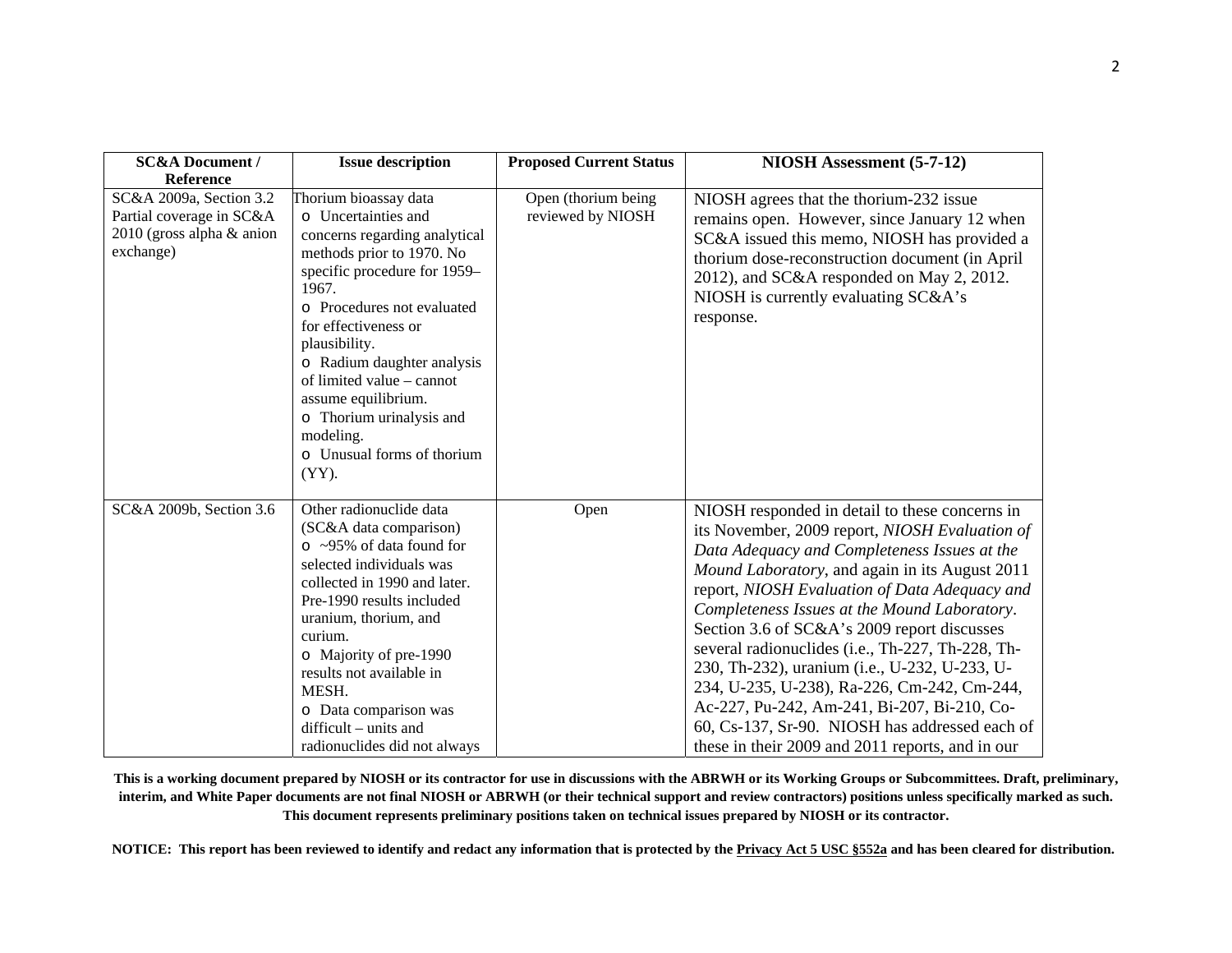|                         | match (e.g., monitoring<br>daughter to evaluate parent).<br>o Volume corrections were<br>not possible in many cases.                                                                                                                                                                                                                                                                                                                                                                              |      | April, 2012 report on Th-232 dose<br>reconstruction.                                                                                                                                                   |
|-------------------------|---------------------------------------------------------------------------------------------------------------------------------------------------------------------------------------------------------------------------------------------------------------------------------------------------------------------------------------------------------------------------------------------------------------------------------------------------------------------------------------------------|------|--------------------------------------------------------------------------------------------------------------------------------------------------------------------------------------------------------|
| SC&A 2009c, Section 4.6 | Secondary/Other radionuclide<br>data (MJW evaluation)<br>o Some results were not<br>associated with a name,<br>social security number, or HP<br>number.<br>o Results with no units.<br>o Result attributed to 2 or 3<br>different radionuclides.<br>o Information was poorly<br>documented, often<br>approximate at best.<br>o Questionable use of<br>surrogate bioassay.<br>o Inconsistent / conflicting<br>interpretation. o Insufficient<br>data to determine need for<br>Phase II assessment. | Open | NIOSH has already responded to these issues in<br>our August, 2011 paper (NIOSH Response 12)                                                                                                           |
| SC&A 2009c, Section 4.0 | Tritium logbooks are missing<br>for 1976 and 1977 (MJW<br>evaluation)<br>o HTO dose data is<br>available in MESH; the raw<br>bioassay data is missing.<br>o Cannot apply NIOSH<br>model for estimating tritide<br>dose without the bioassay<br>data.                                                                                                                                                                                                                                              | Open | NIOSH is currently in the process of adding a<br>SEC class through the 83.14 process for January<br>1, 1975 through December 31, 1976. The<br>bioassay data for 1977 are not missing (SRDB#<br>74280). |

**This is a working document prepared by NIOSH or its contractor for use in discussions with the ABRWH or its Working Groups or Subcommittees. Draft, preliminary, interim, and White Paper documents are not final NIOSH or ABRWH (or their technical support and review contractors) positions unless specifically marked as such. This document represents preliminary positions taken on technical issues prepared by NIOSH or its contractor.**